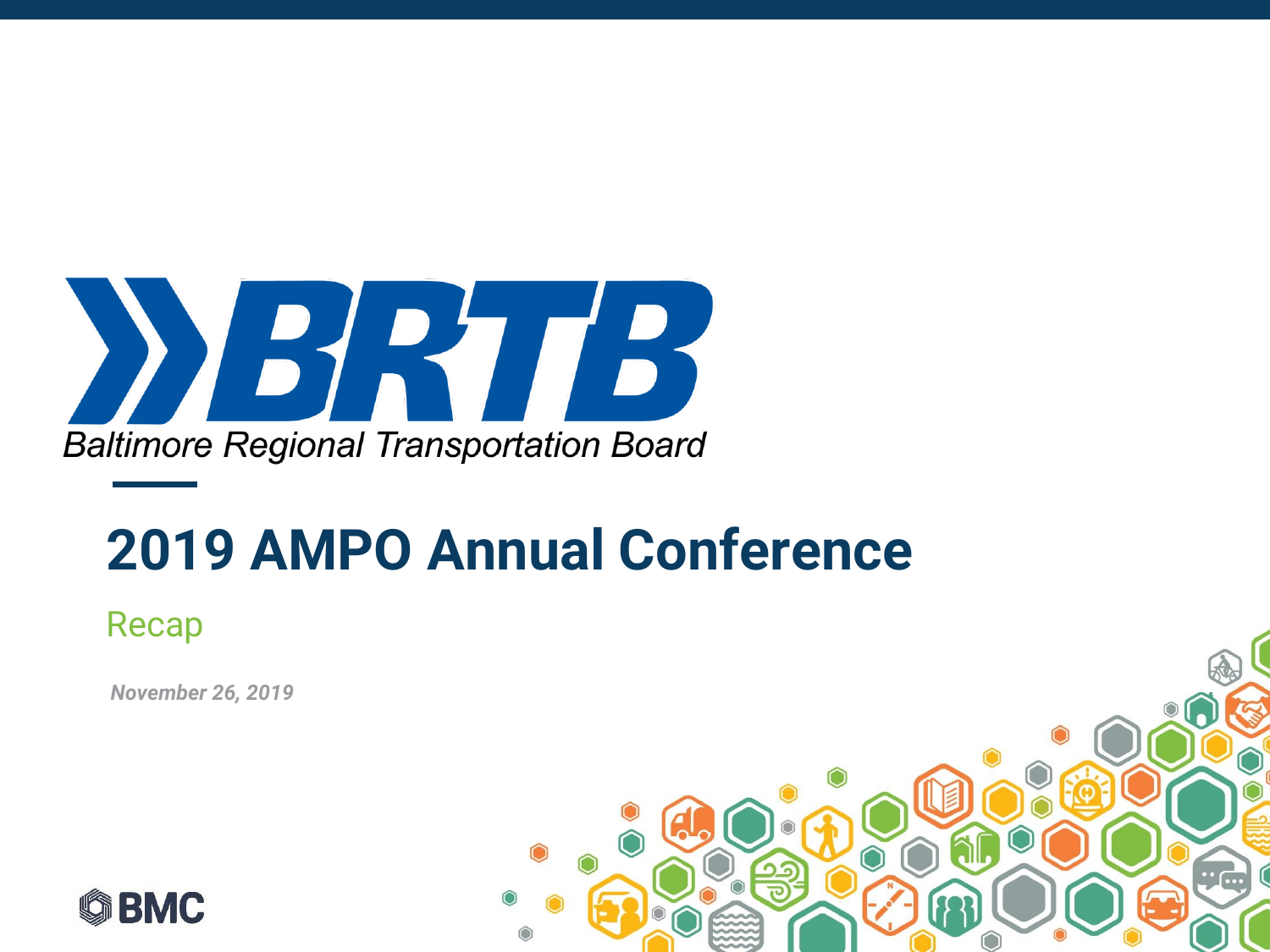- October 21-25, 2019
- Hyatt Regency Inner Harbor, Baltimore, MD
- 320+ Attendees
- 44 States and 2 Foreign Countries



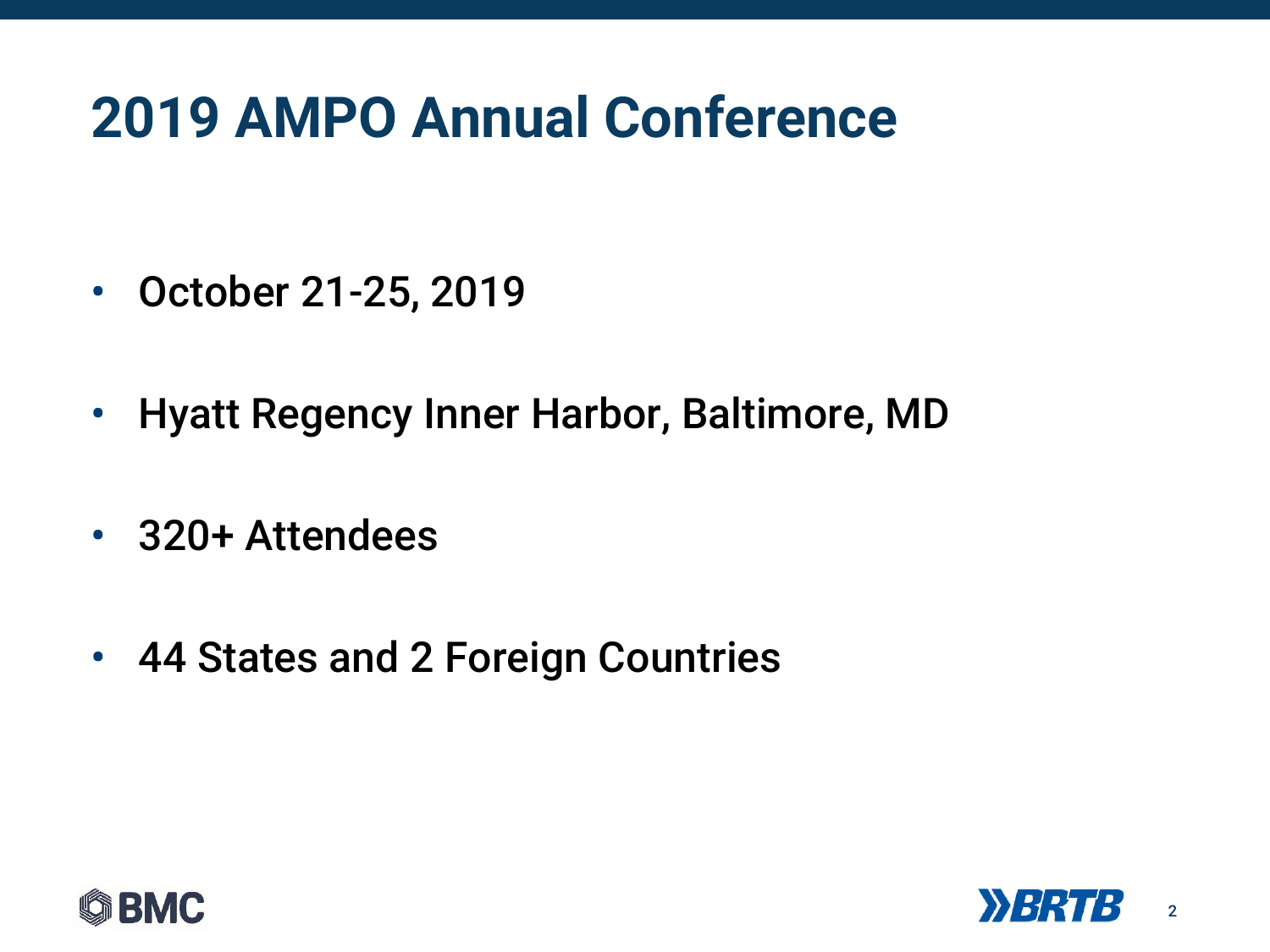### • Three Mobile Workshops

- Baltimore City Bike Tour
- Port Covington Tour
- Port of Baltimore Tour
- Welcome Breakfast Steve Sharkey, BCDOT
- Awards Luncheon R. Earl Lewis, MDOT
- Thursday Breakfast Greg Cohen, Greyhound
- Keynote FHWA Administrator Nicole Nason



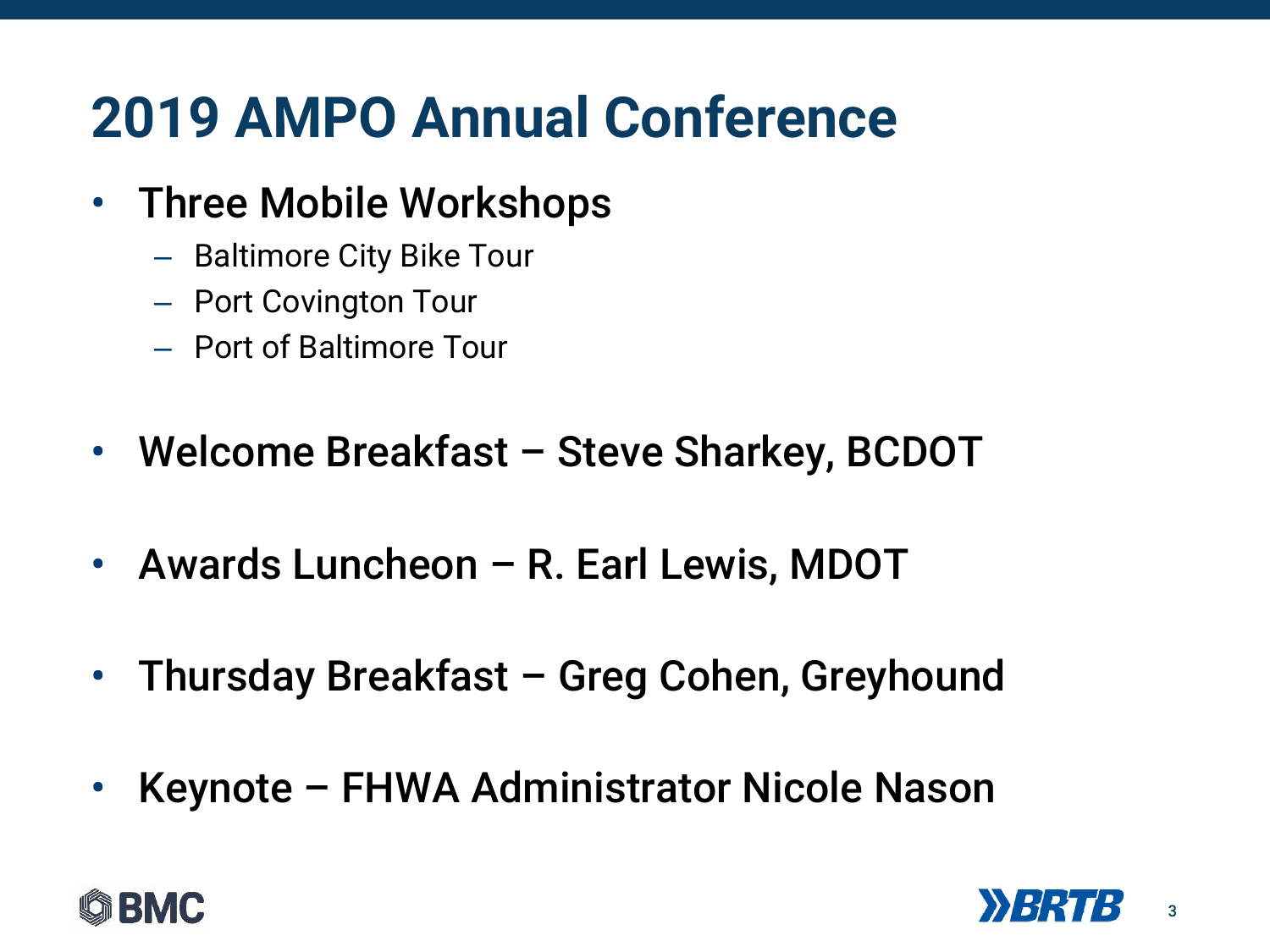• 22 Sessions with Multiple Speakers, Three Tracks

#### • Main Themes:

- Complete Streets proven crash reductions, never too much outreach, involve champions early, flexibility is key
- Future of Transportation Shared, Electric, decades of mixed traffic operations, e-scooters replaced bikeshare, corrals, geofencing
- MPO Roles and Relevancy Hindsight 20/20 (1995 Plan)
- Accessibility Scenarios change in job accessibility
- Environmental Justice LRP Multiple accessibility/mobility measures
- MPO & State Coordination Learn from other State/MPO partnerships
- Funding and Finance TIFIA, Private Activity Bonds
- Performance Measures Data, Project Prioritization
- Public Involvement Online Interactive, Start from how to present
- Interregional Compacts Collaboration



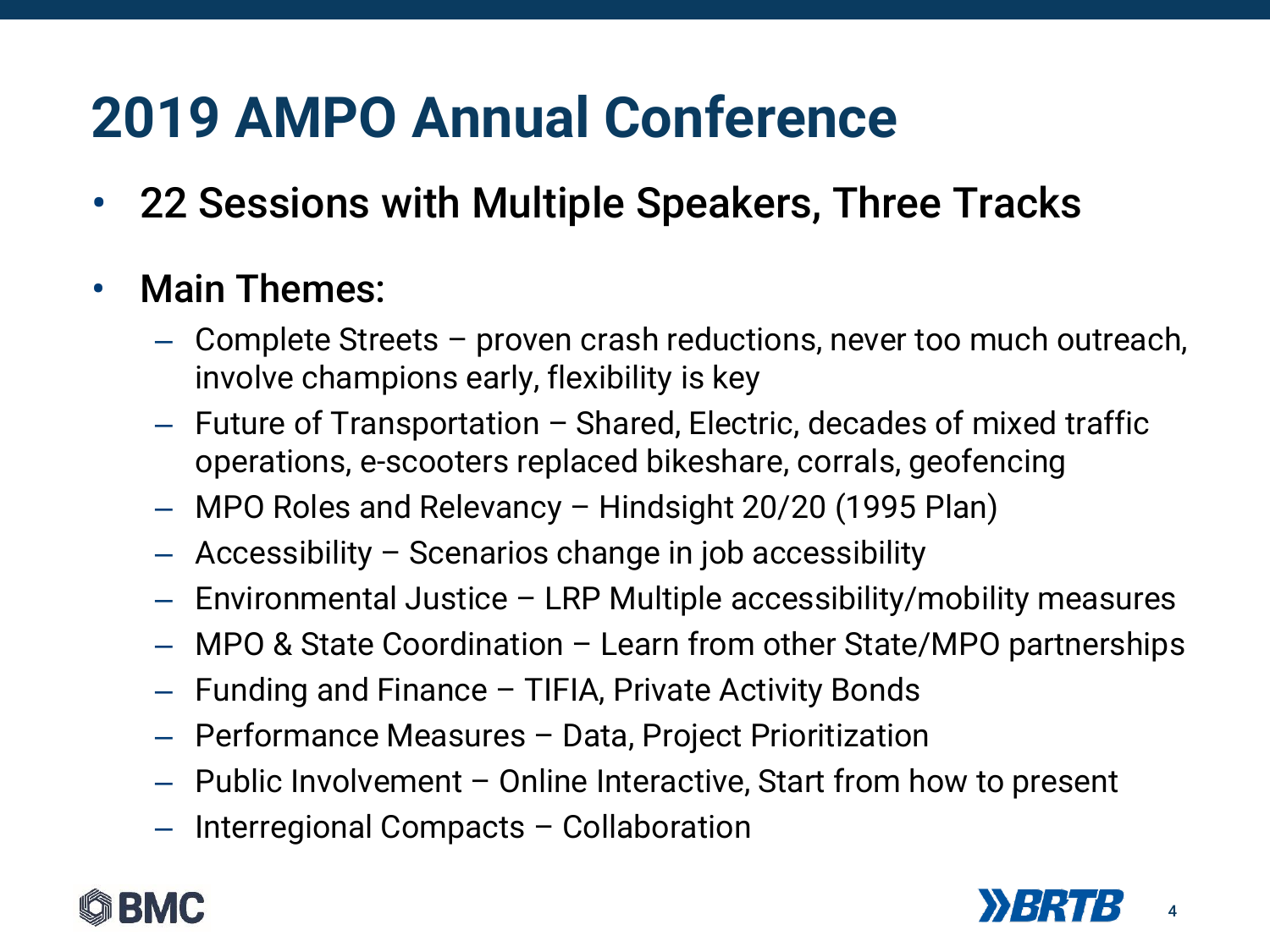# **Status of Highway Trust Fund**

- The Congressional Budget Office (CBO) estimates the HTF will not be able to meet obligations sometime during the summer of 2021.
- CBO estimates the Highway Account of the HTF will need \$57 billion in additional receipts (or bailouts) to remain solvent through 2025.
- Mass Transit Account need an estimated \$22 billion.
- General Fund bailouts support roughly 20% of the HTF spending
- \$140 billion over the past 11 years (470b FAST Act)
- Gas tax increase seems to be off the table despite continued talk about increases.



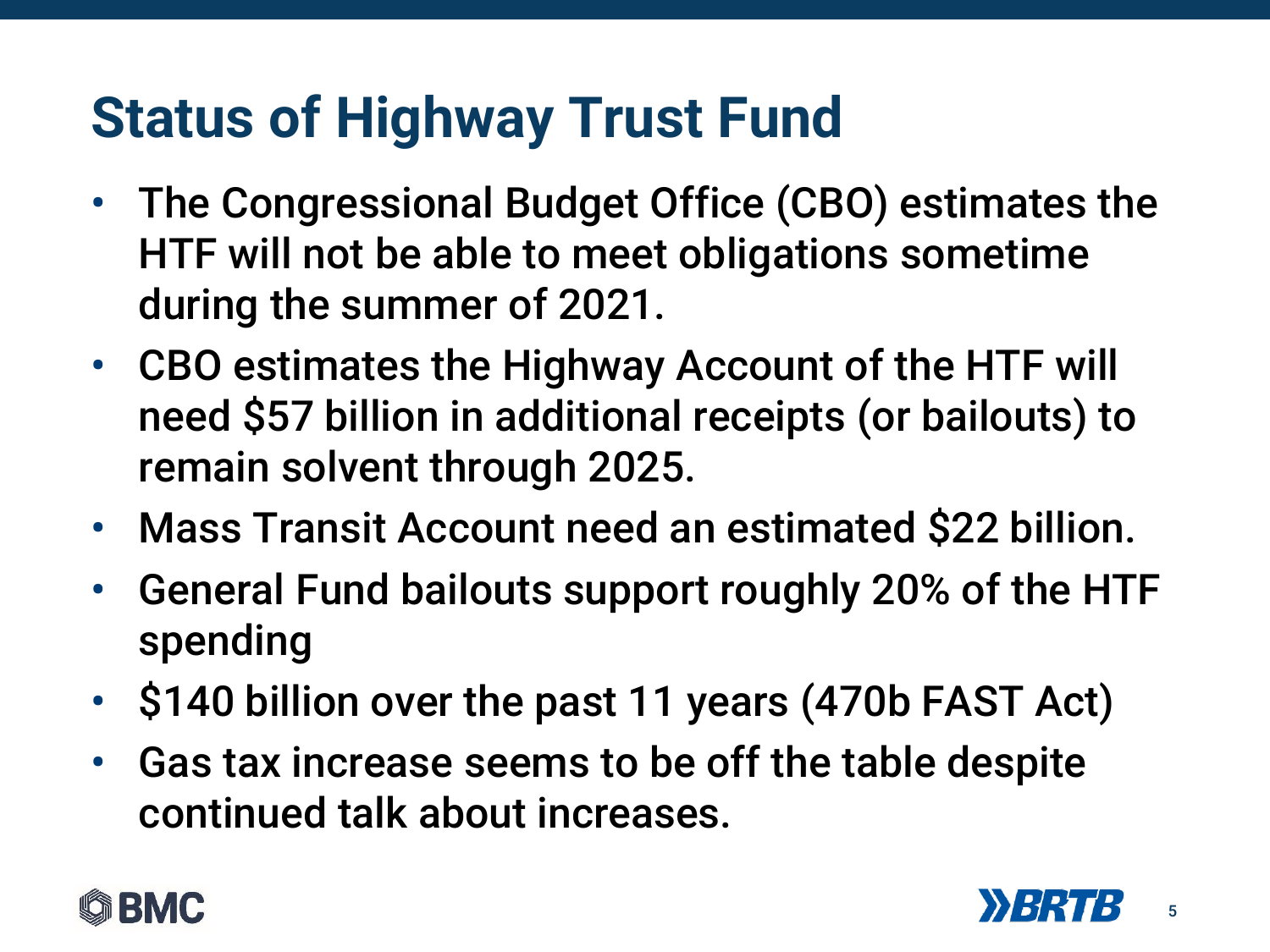

• October 26-30, 2020 – Minneapolis, MN